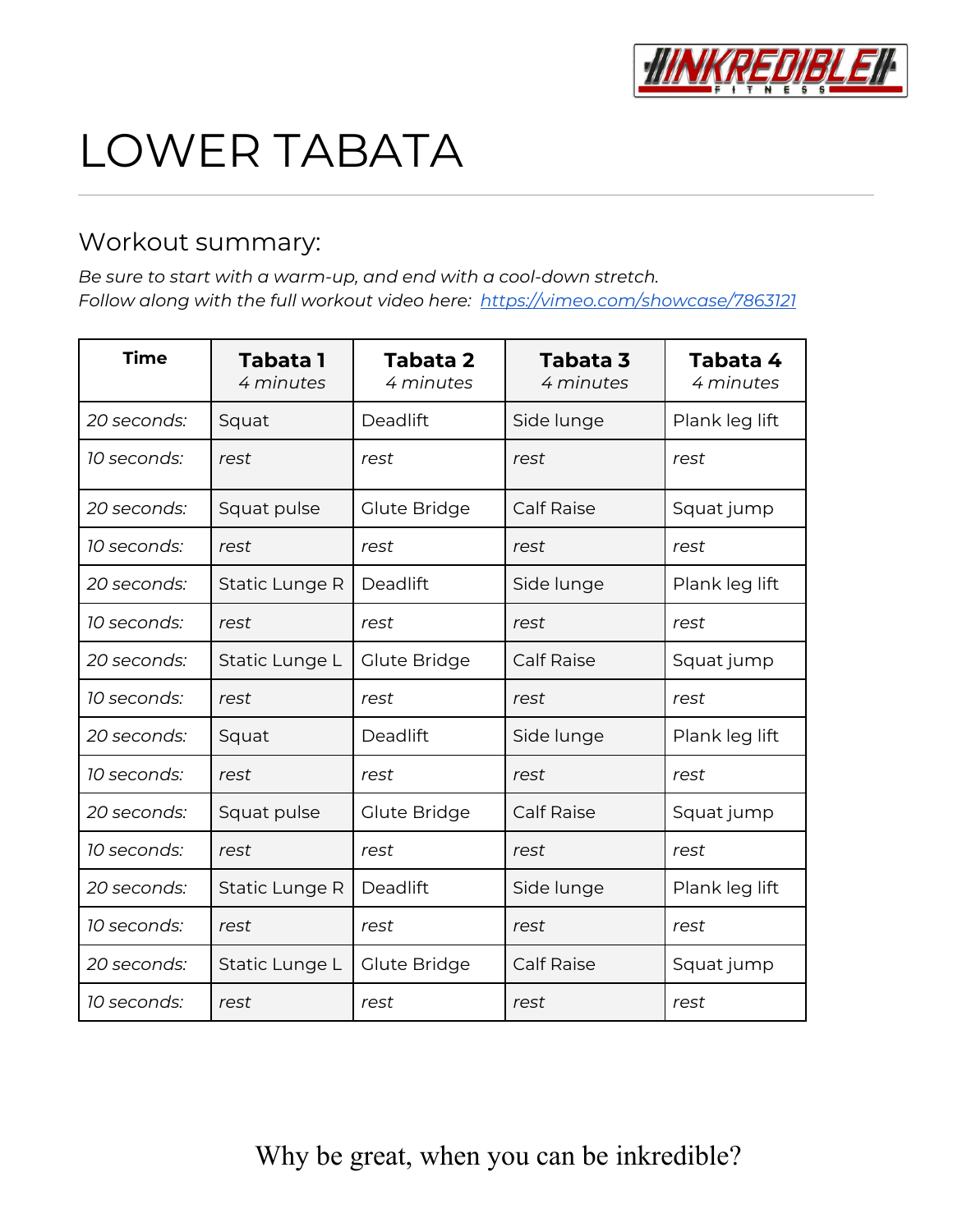

## Front Loaded Squat

- Stand with feet a little wider than hip width, toes facing front with dumbbells in your hands, resting slightly on your shoulders.
- Drive your hips back—bending at the knees and ankles and pressing your knees slightly open—as you…
- Sit into a squat position while still keeping your heels on the ground, chest up and shoulders back.
- Strive to eventually reach parallel, meaning knees are bent to a 90-degree angle.
- Press into your heels and straighten legs to return to a standing upright position.





#### Squat Pulse

..

- Using the same form as the squat, simply pulse at the bottom!
- Keep your weight pressing into your heels and your chest lifted.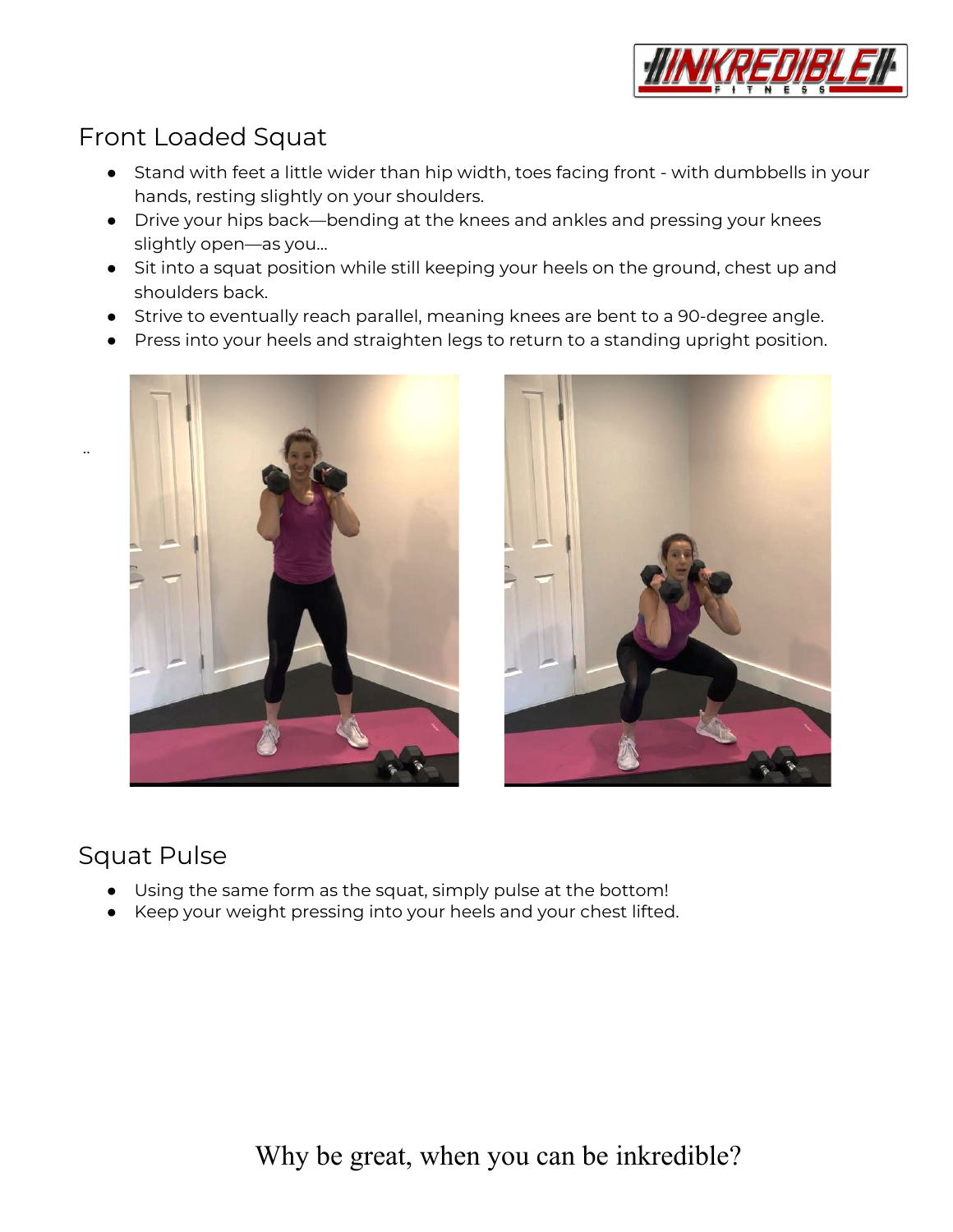

#### Static Lunge

- Stand in an upright position with weights at your side and your chest lifted
- Step back with one leg, lowering your hips until both knees are bent at a 90 degree angle
- Focus on bending the BACK knee reaching it almost to the floor .. and do not put any pressure on the front knee.
- Keep your feet grounded, and just lift and lower your hips keeping your body centered



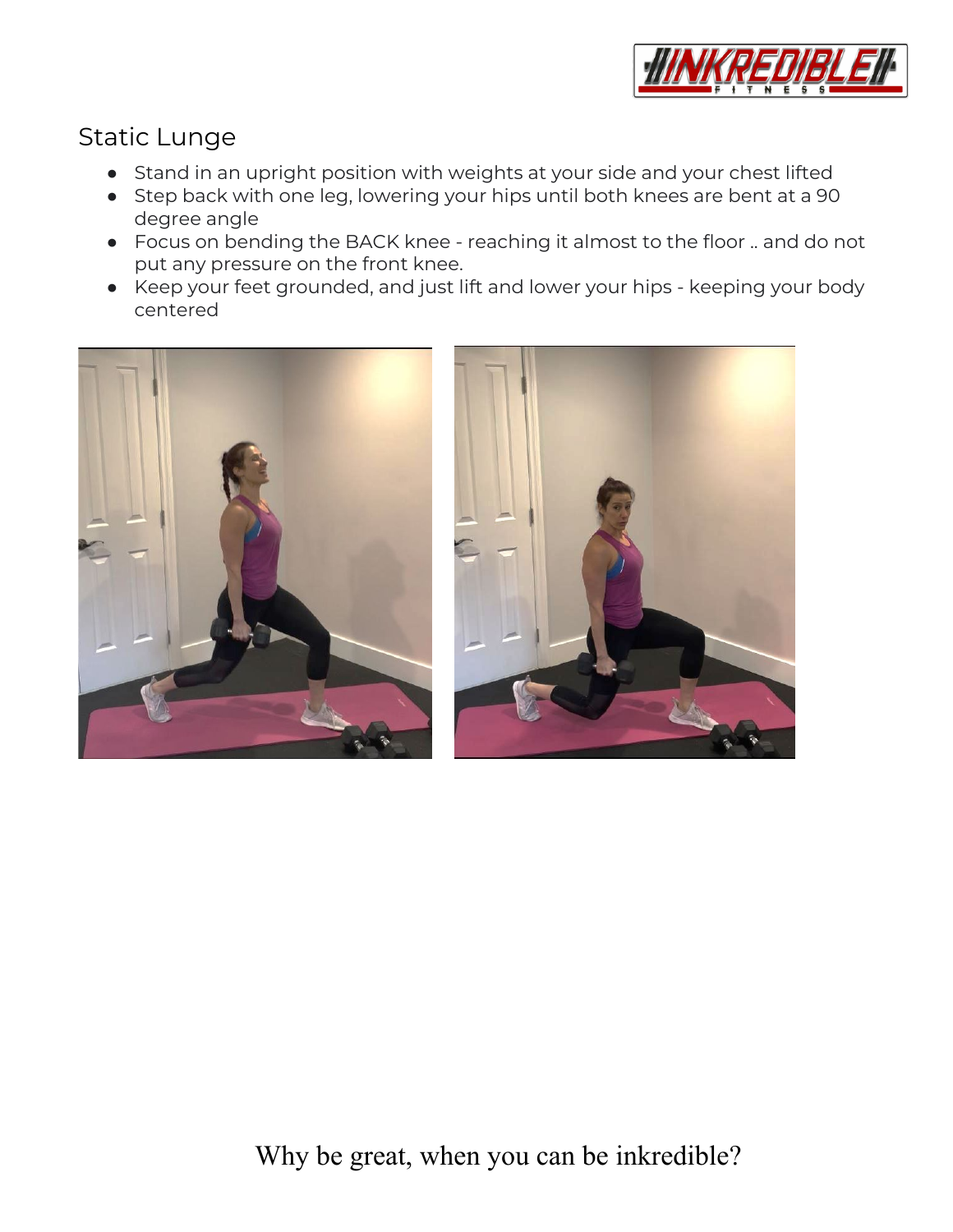

## **Deadlift**

- Stand with feet hip-width apart and knees soft, holding dumbbells in front of hips with palms facing thighs.
- Keeping spine in neutral position and squeezing shoulder blades, start sending the hips back.
- Lower dumbbells in front of shins, keeping them close to the body.
- Focus on pressing the hips back, so you feel the delicious stretch in the hamstrings and glutes. Not the back.
- At the bottom of the movement, maintain a neutral spine (flat back) and drive through heels to fully extend hips and knees, squeezing glutes at the top.



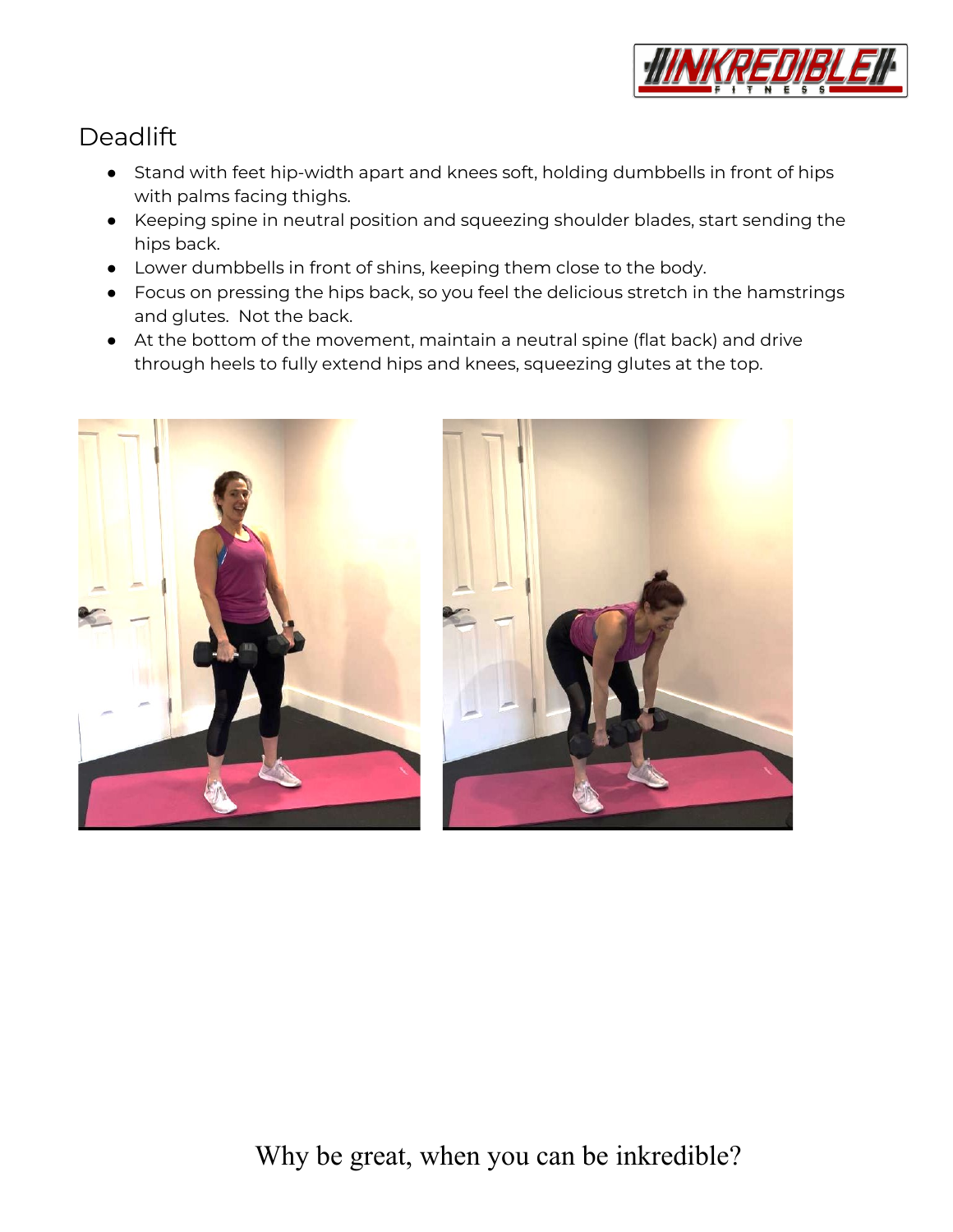

# Glute bridge

- Lie face up on the floor, with your knees bent and feet flat on the ground. Keep your arms at your side with your neck and shoulders relaxed.
- Lift your hips off the ground until your knees, hips and shoulders form a straight line. Squeeze those glutes hard and keep your abs drawn in so you don't overextend your back during the exercise.
- Resist gravity on the way back down

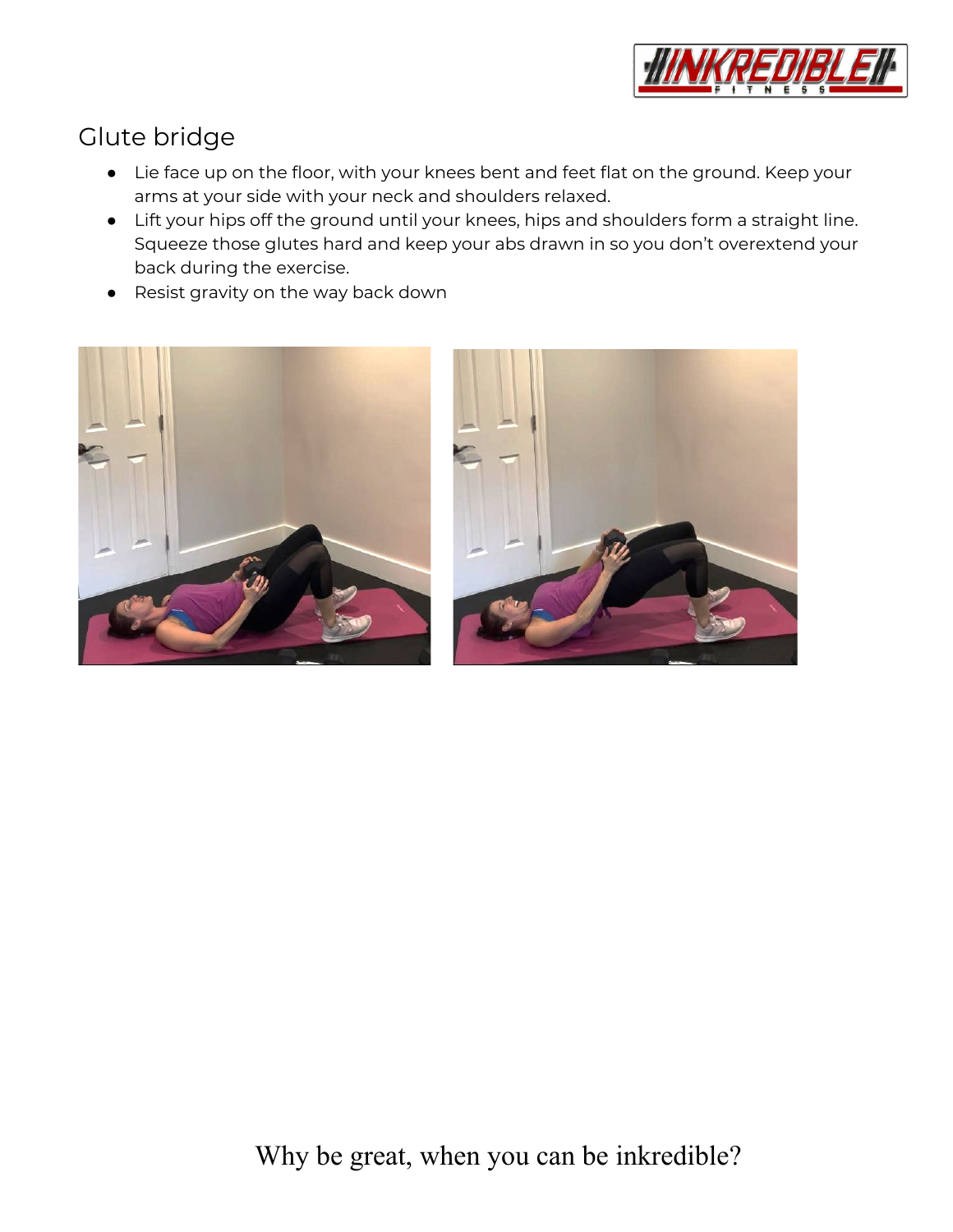

### Side lunges

- Start with your feet shoulder-width apart, toes pointed straight forward.
- Step out with your right foot as wide as possible. Engage through the right heel as you drop your hips down and back while keeping the left leg straight, stretching the inner thigh on the left leg and keeping both soles of the feet on the ground and toes pointed straight forward. Make sure your right knee is tracking over your right foot the whole motion.
- Push your right heel into the floor to power yourself back to the full standing start position.
- Repeat to the other side.

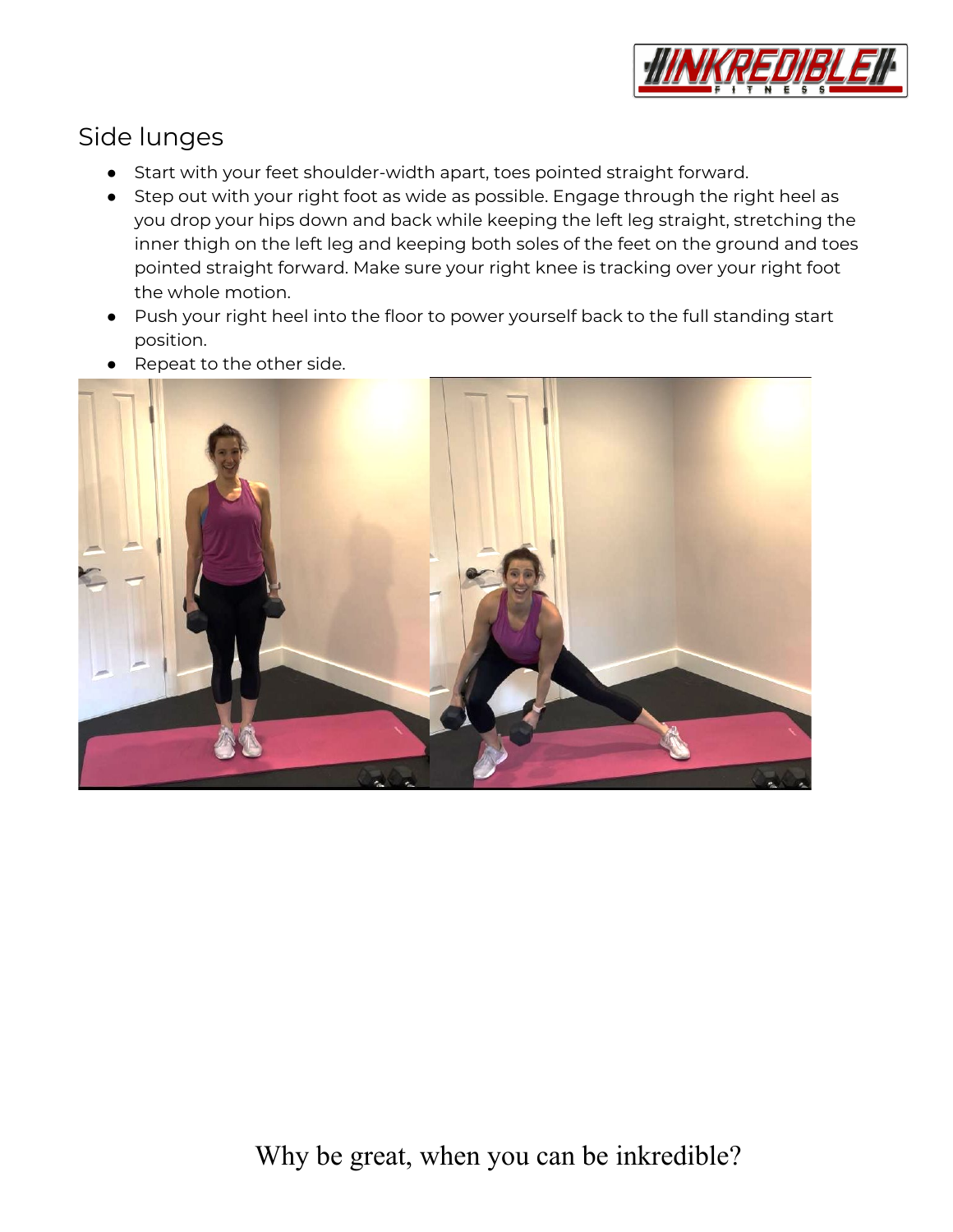

### Calf raises

- Stand up straight, then push through the balls of your feet into the floor and raise your heels until you are standing on your toes.
- Lower slowly back to the start with control, resisting gravity.
- Perform this move 3 different ways feet parallel, toes turned in (pigeon), and toes turned out (duck)

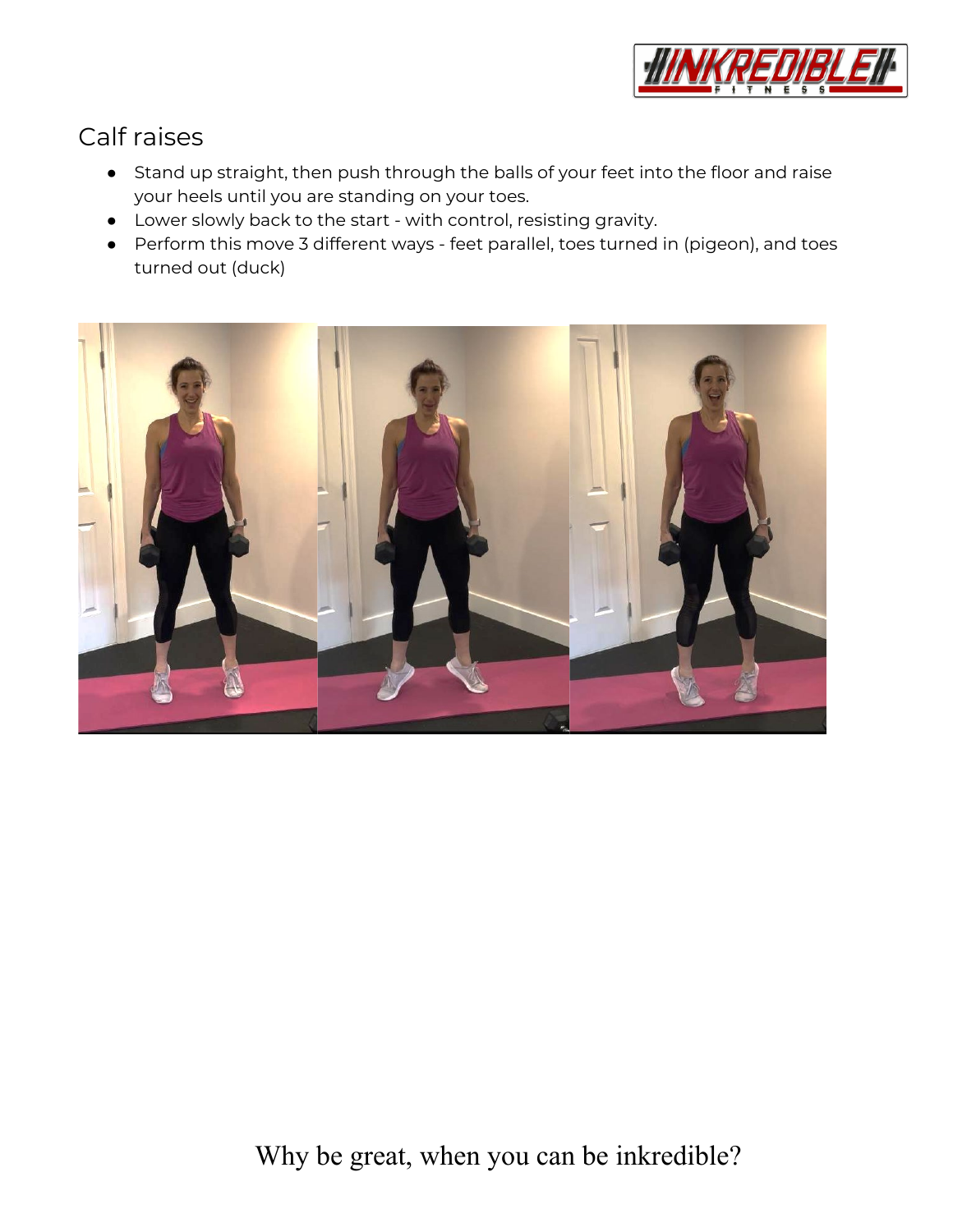

# Plank leg lift

- Start in plank position with hands shoulder-width apart, and your shoulders right over your wrists. Your shoulders, hips, and ankles should be in a line.
- Keep abs engaged, with your hips tucked under and raise your right leg off the floor until it's at about hip height, squeezing in your glutes.
- Resist and control the leg back down.
- Repeat with your left leg.